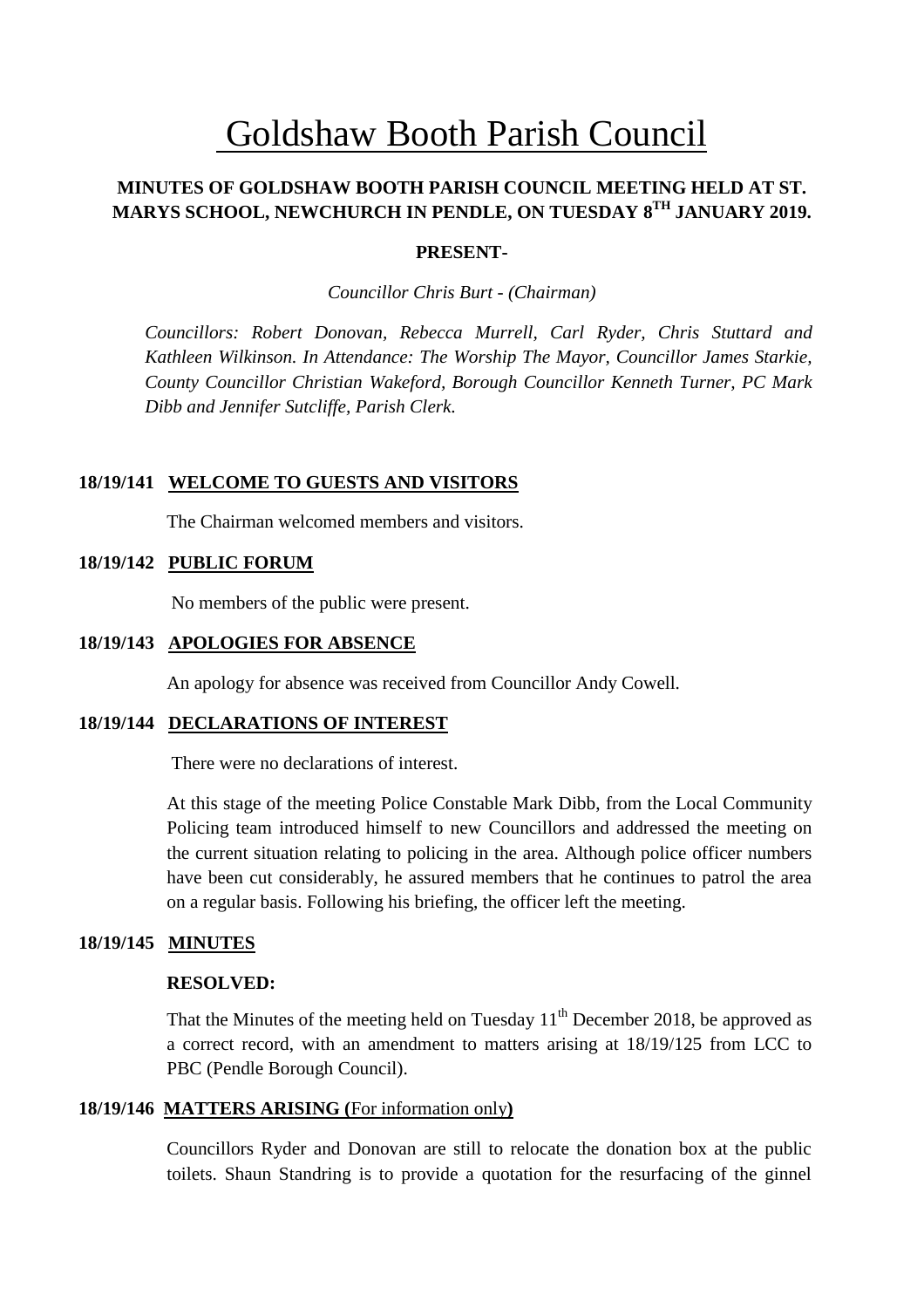between Osborne Terrace and Gorrell Close. Councillor Stuttard will adjust the height of the Spenbrook bus stop sign. The Clerk will order a green garden waste bin from PBC for Newchurch Village. (Minute number 18/19/127 refers)

# **18/19/147 REPORTS FROM CHAIRMAN AND PARISH COUNCIL**

### Councillor Murrell

Reported that many residents in Sabden Fold were concerned about the lack of grit provision on Lower Houses Hill. There are no yellow grit bins and the grit wagon does not routinely drop off grit, especially if the previous pile had been used up. Residents have requested that a grit bin be positioned at the top or bottom of the hill, where appropriate spaces have been identified. Residents are happy to grit the road themselves, but would require the grit to be provided.

There are numerous large pot holes on Watery Lane in Sabden Fold, one at the junction with Haddings Lane had been repaired in the summer, but the others had not been. Councillor Burt advised her that these defects can be reported on the LCC website and that LCC had previously refused to provide further grit bins due to lack of space at the side of the road. Members discussed the grit bins and agreed that the Parish Council would purchase one grit bin for Sabden Fold, with another to be provided next year if necessary.

#### Councillor Wilkinson

Reported that the building at Moss End appeared bigger than the planning permission agreed. Councillor Burt would look into this matter.

#### Councillor Ryder

Reported that he had received a number of comments from residents regarding the petting centre at Douglas Hall. Many feel that the site is already full and cannot cope with further expansion and that the roads were busy enough.

He had removed the Christmas lights and will store them in the usual place. Residents had asked if the Parish Council would again assist with the snow clearing/gritting of the roads in the event of heavy snow. The Chairman confirmed that the Parish Council would assist if necessary. Some grit bins around the village needed refilling. The Clerk will report the matter to LCC.

He had a meeting with one prospective gardener and hoped to have two or three quotes for the February meeting. It is hoped that a gardener will be found soon as the gardens and beds needed attention.

The fencing at the mill site was leaning towards the road and the Clerk had reported this to the new owners, Cheshire Estates.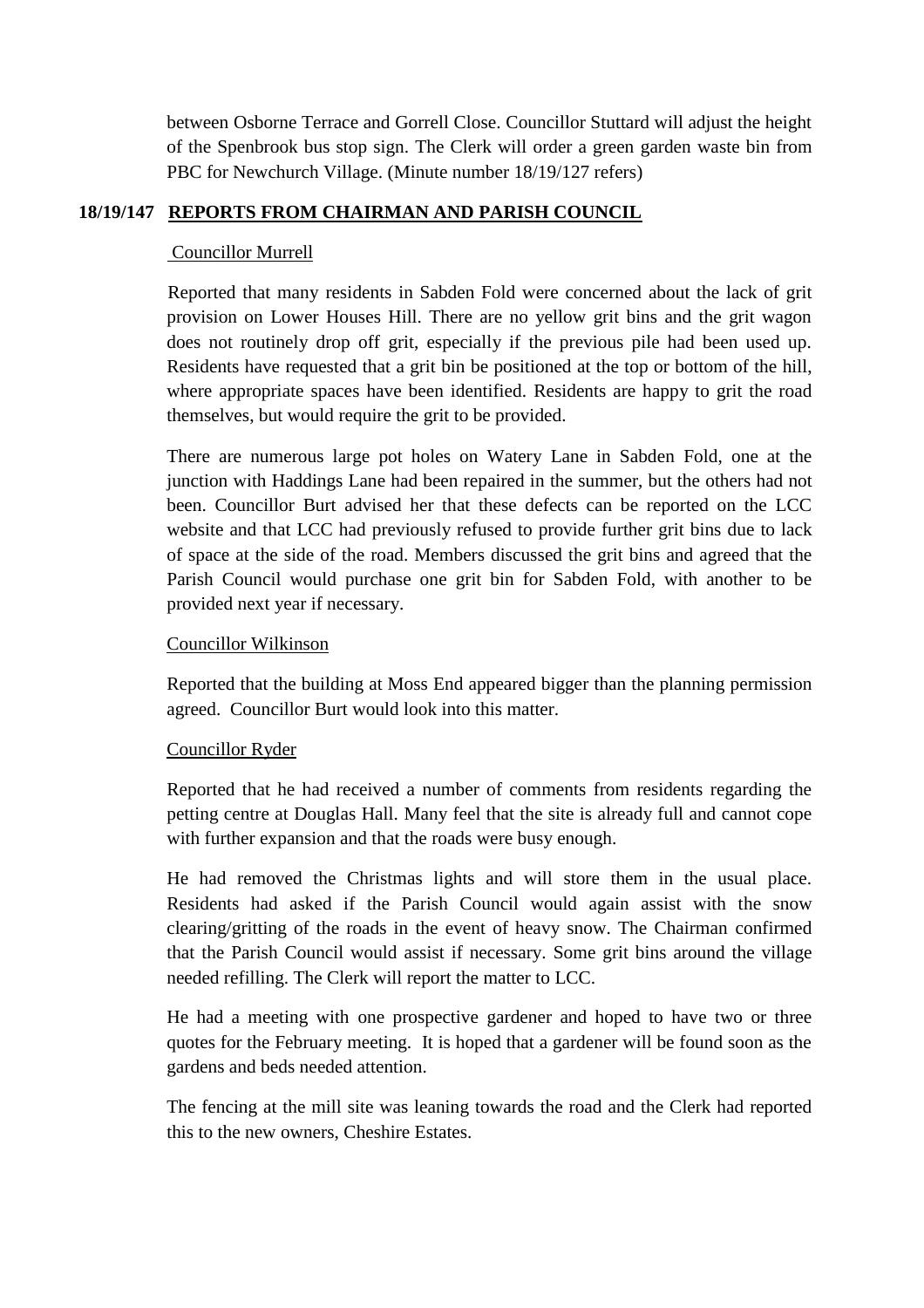#### **18/19/148 BIDS FOR FUNDING OF CCTV AND REBUILDING OF STONE WALLS**

County Councillor Wakeford advised members that the guidelines for distribution of the Community Improvement Fund had been fundamentally changed at the recent Policy and Resources Committee meeting. The budget of £100,000 would be divided between 49 Councillors which would allow approximately £2000 each towards projects.

Members discussed funding for a CCTV system. Councillor Ryder will obtain quotations for the equipment and hopefully, if funding is agreed, this could be installed within the next couple of months.

In respect of a bid for repairing stone walls, this will be prepared for the February meeting.

#### **RESOLVED:**

That a bid of £2000 for a CCTV system would be made to Barrowford and Western Parishes Committee with a further £500 from Parish Council funds to be included.

#### **18/19/149 PLANNING APPLICATION 18/0818/FUL**

Members discussed the above application (Douglas Hall Kennels) for which the consultation period had been extended. It was proposed and seconded that an objection be made to PBC Planning Department. Members voted to object on the grounds of the visual impact in an Area of Outstanding Natural Beauty, noise, cross contamination and animal welfare issues.

#### **RESOLVED:**

That the Clerk will write to PBC stating the above objections.

#### **18/19/150 SPENBROOK MILL**

Laurence Daw from Cheshire Estates will attend the February meeting to discuss the development of the mill site. Residents will be invited to attend the meeting and Councillor Ryder will publicise this on the social media site and it will be included in the Parish magazine.

#### **RESOLVED:**

That the item is noted.

# **18/19/151 PLAY AREAS**

Councillor Donovan updated members on the wooden play area site. As previously identified, the balancing beam requires replacing. He had contacted Playdale who had originally installed the equipment. As it is within the guarantee period, the beam will be replaced free of charge, however, there will be a charge of £295 plus VAT for postage and fitting. He will discuss this with the company and report back to the Council when more information is obtained.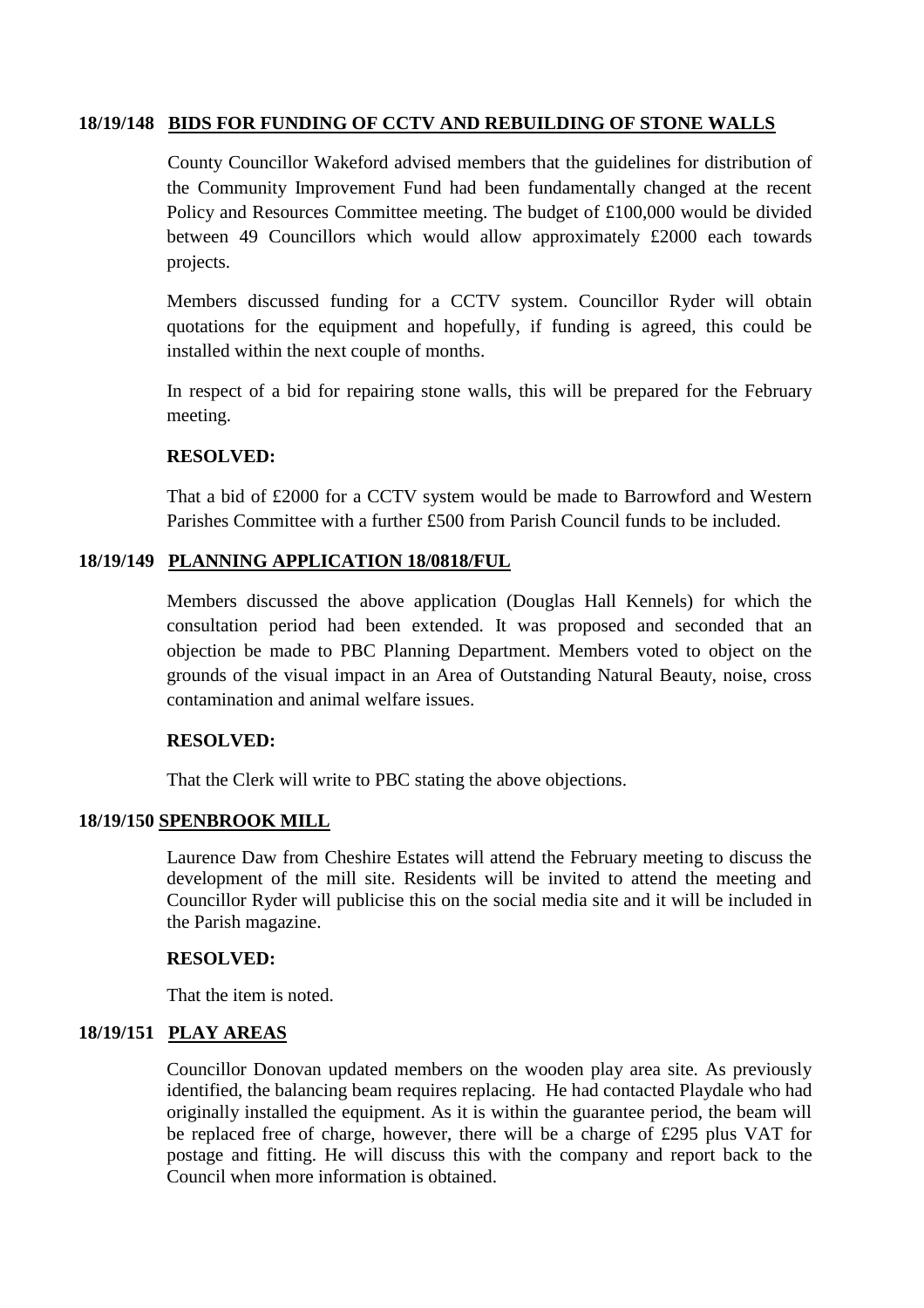#### **RESOLVED:**

That Councillor Donovan will report back when further details have been obtained.

#### **18/19/152 PARISH MAINTENANCE**

It had been identified that the four benches in the church yard were in need of repair.

#### R**ESOLVED:**

Councillor Burt would obtain a quotation from Brian Pinder and it would be included as a March agenda item.

# **18/19/153 BUDGET**

Members discussed the proposed budget. County Councillor Wakeford highlighted the fact that staff costs would need to be increased in line with the new regulations in respect of the minimum wage. It was proposed but not seconded that the Parish maintenance budget be reduced to £750.00. The Clerk left the room whilst discussion was held regarding staff costs.

#### **RESOLVED:**

- (a) That the draft budget figures are approved, with an addition for staff costs.
- (b) That staff costs would be increased by £250.00 per annum.
- (c) That the clerks salary would be reviewed in February each year.
- (d) That a precept of £6700.00 would be requested from Pendle Borough Council.

# **18/19/154 FINANCIAL TRANSACTIONS**

The financial transactions for the month of December 2018 were reviewed. Payments presented at the meeting totalled £138.98. (£50.00, reimbursed to J Tunstill in connection with the built heritage strategy photographs. Minute number 18/19/48 refers) £9.98 reimbursed to Councillor Ryder for replacement batteries for Christmas lights and £79.00 reimbursed to Councillor Wilkinson for residents Christmas gifts.

#### **RESOLVED:**

- (a) That the financial transactions were approved.
- (b) That the cash book figures were approved.

# **18/19/155 REPORTS FROM BOROUGH AND COUNTY COUNCILLORS**

Borough Councillor Starkie advised members of a wildflower grant available via PBC. He had launched a fitness scheme with Pendle Leisure. The Boundaries Commission consultation is ongoing; draft recommendations should be available in June/July.